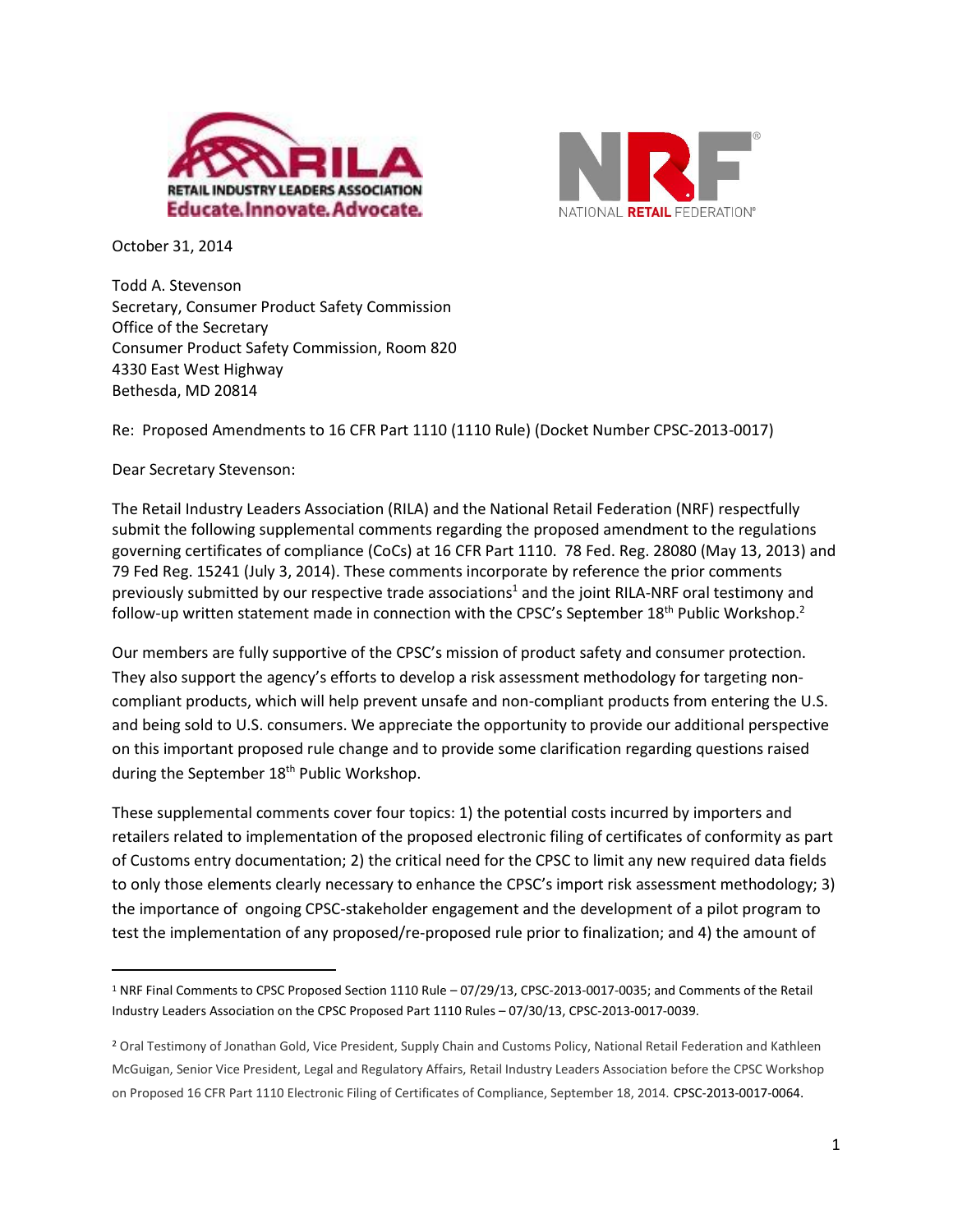time that will be needed for the CPSC, Customs and Border Protection (CBP) and the importing community to implement the proposed new electronic CoC filing requirements.

# **1. Potential Implementation Costs**

During the workshop, Chairman Kaye asked several questions relating to the anticipated costs of implementing Executive Order 13659 and how those implementation costs relate to the costs of implementing CPSC's proposal for new electronic certificate requirements for imported products. This is a complicated issue and we appreciate the opportunity to clarify the various ways in which retailers would incur costs associated with the overall regulatory framework being proposed.

In order to provide a comprehensive answer to these questions, it may be helpful to provide some background information regarding importers' current electronic Customs entry filings and the impact of implementation of Executive Order 13659. As we indicated in our oral testimony at the Public Workshop, the vast majority of our members currently file a large percentage (95%) of their Customs entry information electronically. Several members file all of their Customs entries electronically. The Customs entry electronic filing is comprised of specific data fields designated and required by CBP for the entry of merchandise into the United States. Importers that are currently filing entry information electronically have already built and incurred the costs related to these electronic filings to CBP's Automated Commercial Environment (ACE).

The new "One-Window" framework of the Executive Order in and of itself does not add any additional costs for importers. What will add costs and expense for importers is any new requirements by agencies for additional data fields as part of that agency's Partner Government Agency (PGA) Messaging Set or new PDF document filing requirements to be added to the current electronic filings as part of the "One Window" framework. In this context, there are three separate areas where costs will be incurred.

First, there will be additional costs related to software development and information technology (IT) systems work required for importers to transmit and for the CBP and CPSC to receive new CPSC PGA Messaging Set data fields. The current technology platform for filing Customs entry information electronically through ACE serves as the base IT platform upon which all additional requirements will be added. New PGA Messaging Sets and PDF filing requirements will be layered onto the current existing platform for electronic filing of Customs entries. The cost of adding additional data fields to current electronic filings is incremental. There will be costs associated with each additional data field required as part of a new CPSC PGA Messaging Set. The incremental costs for each data field would be multiplied by the number of data fields required and the annual total number of products on Customs entries requiring CPSC certification. The greater the number of additional data fields required as part of a new CPSC PGA Messaging Set, the greater the costs incurred by the importing community.

Second, certificates of conformity for consumer products are now generally maintained by importers or other supply chain partners or vendors, on their behalf. These certificates and the information they contain are not in data fields capable of being transmitted electronically. In order to meet any new requirement for CPSC PGA Messaging Set data fields, importers and their third-party supply chain partners will incur additional costs related to software and IT systems work required to create new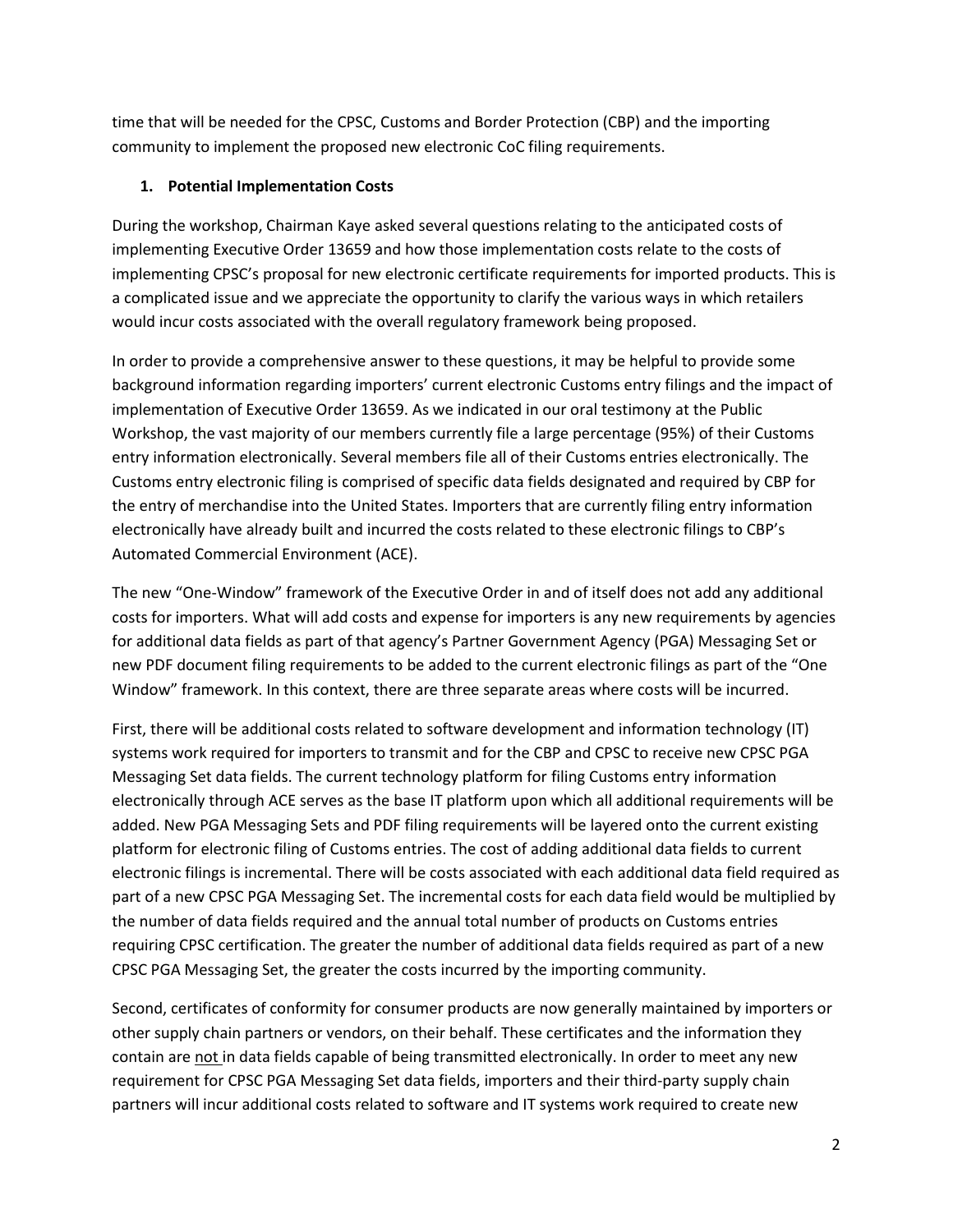electronic certificates and systems that can create, store and transmit the certificate data fields electronically.

As we noted in our Public Workshop oral testimony and written statement, for the vast majority of our members, the IT systems that maintain their product testing data and certificates are separate and distinct from the IT systems that they use for Customs entry purposes. The third and probably most significant cost component of complying with a new requirement for electronic filing of certificates at entry will be the need to construct a "bridge" between existing product quality assurance and product safety and testing information systems and companies' Customs entry IT systems. In most circumstances, the only way this type of bridge can be accomplished is through reprogramming the individual legacy product assurance and quality control systems and Customs entry systems such that the quality control data system automatically populates the company's Customs entry system with accurate certificate data fields for each individual Customs entry. Only in this way can the new required CPSC certificate data fields be automatically transferred from company's quality control testing systems through the company's Customs entry system to CBP and CPSC.

However, the costs associated with converting current certificate information into data fields; developing IT systems to create, store and transmit the data fields; and creating a bridge between internal product safety and Customs entry systems to allow smooth transmission of data fields on a perentry basis will be unique for each retailer because each company has different systems in place. Our internal member survey shows that the estimated costs for these initial implementation actions will average \$300,000 per company, and range from a low estimate of \$50,000 to a high estimate of \$2-3M. These cost estimates will also be affected to an unknown degree by the number and type of data fields the CPSC may require should it move forward with electronic filing requirements. The initial set up cost estimates do not include cost estimates for training, upkeep or ongoing system maintenance.

## **2. Data Fields for Risk Assessment**

As we noted in our previous comments and during the Public Workshop, we fully believe in the CPSC's use of risk-based targeting. However, it is critical for the agency to work with key stakeholders, including industry, to evaluate what data elements are truly needed to enhance the agency's current risk-based targeting process. This type of industry engagement worked extremely well for CBP as they developed their Importer Security Filing (ISF) program, better known as "10 +2". The CSPC must evaluate the data it is currently able to receive through ACE/ International Trade Data System (ITDS) and determine whether additional information is truly needed to enhance its risk based targeting efforts. The CPSC must justify the need for any additional information that is not already collected by either CBP or CPSC as critical to the CPSC's efforts to enhance its RAM and import surveillance system and demonstrate that such requirements will improve the compliance and safety of imported consumer products.

A number of the data elements that CPSC is generally proposing to require under the new 1110 Rule are already available to it via the Customs entry data (CBP Form 7501), which the CSPC already has or will have access via ACE/ITDS. CPSC should not seek to duplicate any data that the agency is already able to receive. CPSC already has or will have access to the following information from the Customs entry: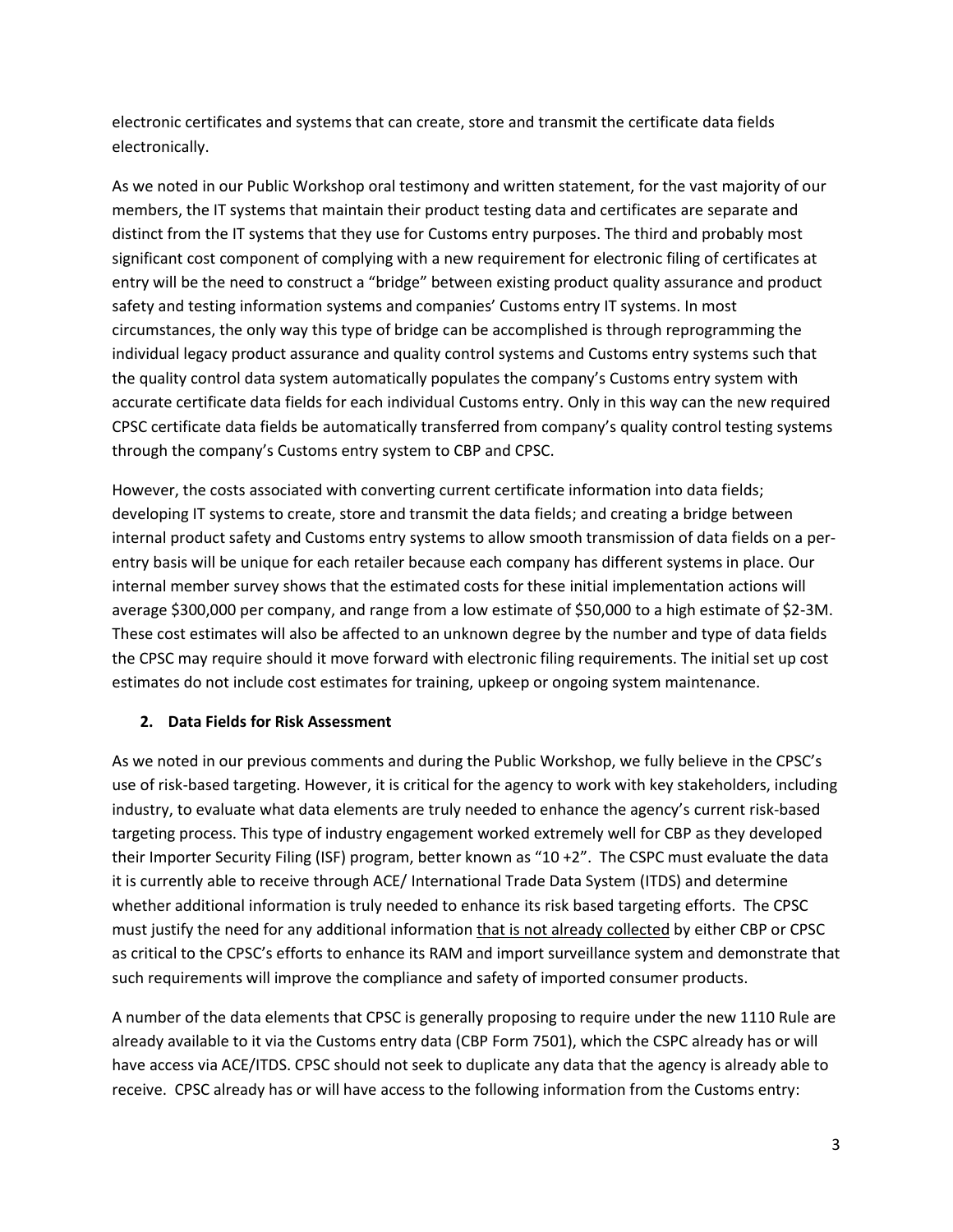- Description of merchandise This entry information provides the type of product including the U.S. Harmonized Tariff System Code number and the number of units in the shipment. Current CoC element #1 duplicates this information;
- Importer of Record and Ultimate Consignee The information provided here includes the address information and is duplicative of CoC element #3 and roughly duplicates CoC element #4;
- County of origin This Customs entry data element provides the country where the product was manufactured. CoC element #5 duplicates this information; and
- Manufacturer ID This data element typically provides the identification of the manufacturer of the product and provides additional information to meet CoC element #5.

Duplicating the existing information provided via the CBP Entry Summary as part of any proposed electronic filing of CoCs would be extremely burdensome for importers, especially when coupled with the proposed rule's new requirements for additional data fields to be added to the CoC. While RILA and NRF have already provided comments regarding the burdens and concerns associated with the inclusion of these new information requirements for CoCs generally, the extension of those requirements to new data fields greatly increases those concerns. This is especially the case where the information would be of minimal value to the CPSC's import risk targeting efforts. The following proposed additional CoC requirements are representative examples of some of the areas of where the burden of providing the new proposed data field information would result in little or no enhancement to CPSC's import riskbased targeting efforts:

- "Scope" of products covered by the CoC—This information can be extremely difficult to ascertain, especially when there are multiple runs of a product at various times. Even where the information can be ascertained, it is unclear how importers would input this type of data into a data field given the nature of the data itself. Additionally, it is doubtful whether this type of information would be useful to the CPSC in its import targeting efforts such that it would justify the resources required to include it as a required data field for any electronic filing of CoCs.
- Listing of all applicable standards (including some product "bans")—Most products are subject to multiple standards and bans, meaning the time and effort associated with inputting this information would be considerable. Additionally, the proposed rule's new requirements to include information where testing is not required (e.g., "this candle product is not a banned metal-core wick candle") and where some CPSC mandatory standards may be subsumed by others would add considerably to this burden. The burden would be increased by the technical issues with turning this proposed requirement into a data field. The added value of inputting this information to the CPSC's import targeting efforts is questionable and would not justify the burdens for retailers and other importers to input the information for each and every electronic certificate.
- Information on all certified components upon which the CoC is based—This can require retrieval of information and certificates for dozens of components and sub-components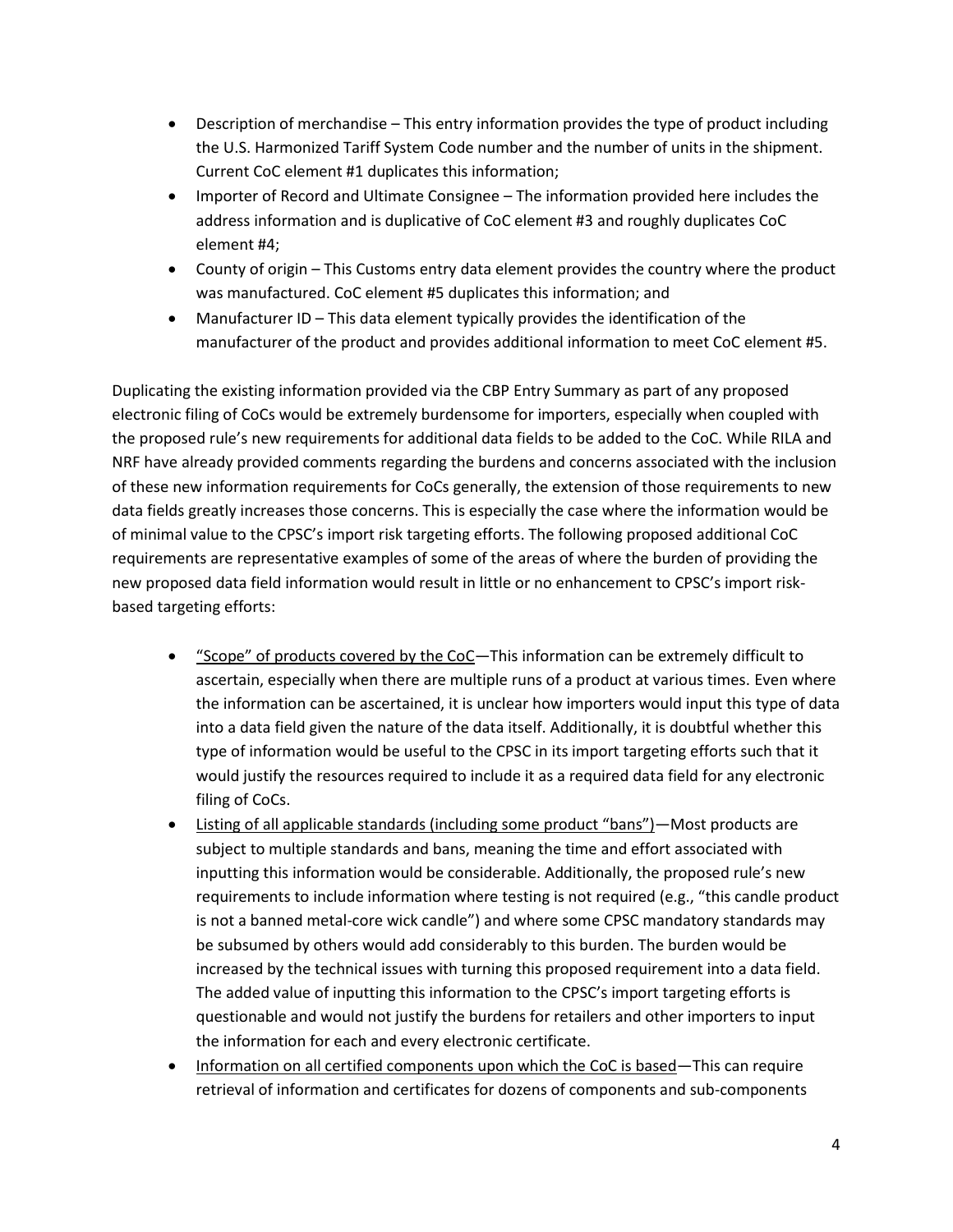from many different companies and likely would be incompatible or extremely difficult to enter into a data field. The usefulness of this information to the CPSC, especially in light of the corresponding burden, is tenuous and unlikely to be compelling enough to warrant its inclusion as a data field.

- Name and physical address of the manufacturer (factory) of the product—Not only can this information be highly sensitive business confidential information, but its manual entry into a data field format would prove extremely difficult on a per certificate basis for retailers and other importers. Relatedly, the information likely is too granular to be useful enough to the agency on a frequent enough basis to justify the corresponding burden associated with its entry into data fields for every electronic certificate.
- The proposed new "attestation" by the certifier—This would be technically difficult to facilitate in a new "data field" entry system for CoCs and may be impossible to obtain if the importer is not the certifier. In addition, so long as such an attestation is made elsewhere, there is no corresponding benefit to the agency duplicating the requirement as a data field as part of any proposed electronic filing of CoCs.

The Commission already receives or will be able to receive in data field format several CoC elements. To the extent that the CPSC determines that it requires additional information to enhance its risk assessment methodology, the CPSC must work closely with all stakeholders to ensure that the agency is able to identify the data elements that will directly and significantly enhance the agency's ability to identify high-risk imports and prevent violative products from entering the U.S. stream of commerce. In doing so, the agency must be mindful of the cost and burden for itself and the industry and must avoid asking for duplicate or unnecessary information.

Additionally, several panel participants at the Public Workshop testified that they have multiple shipments – up to several thousand - of identical products a year. In this situation, the importer would provide identical CoC data fields with each shipment. As importers incur additional operational burdens and costs for each transmission of individual data fields, the CPSC should not require multiple filings of identical data fields where no new information that would be of value to the CPSC's risk-based targeting process would be provided. One recommended solution is for the CPSC to adopt a process that would allow importers to file blanket certificates, which would be good for a year and would cover all shipments of identical products covered under the certificate.

## **3. Stakeholder Engagement and Need for a Pilot Program Before Finalization of Final Rule**

It is important that the path for moving forward for implementation of any new CPSC electronic certificate requirements target only high risk consumer products and not impede or obstruct the flow of legitimate trade. In order to ensure that this goal is met, commenters to the proposed rule have almost universally recommended that the CPSC establish a formal or informal mechanism for stakeholder engagement on this and other issues relating to the importation of consumer products under the agency's jurisdiction. One suggested mechanism is that the CPSC work with CBP to establish a subgroup under the Advisory Committee on Commercial Operations of Customs and Border Protection (COAC) to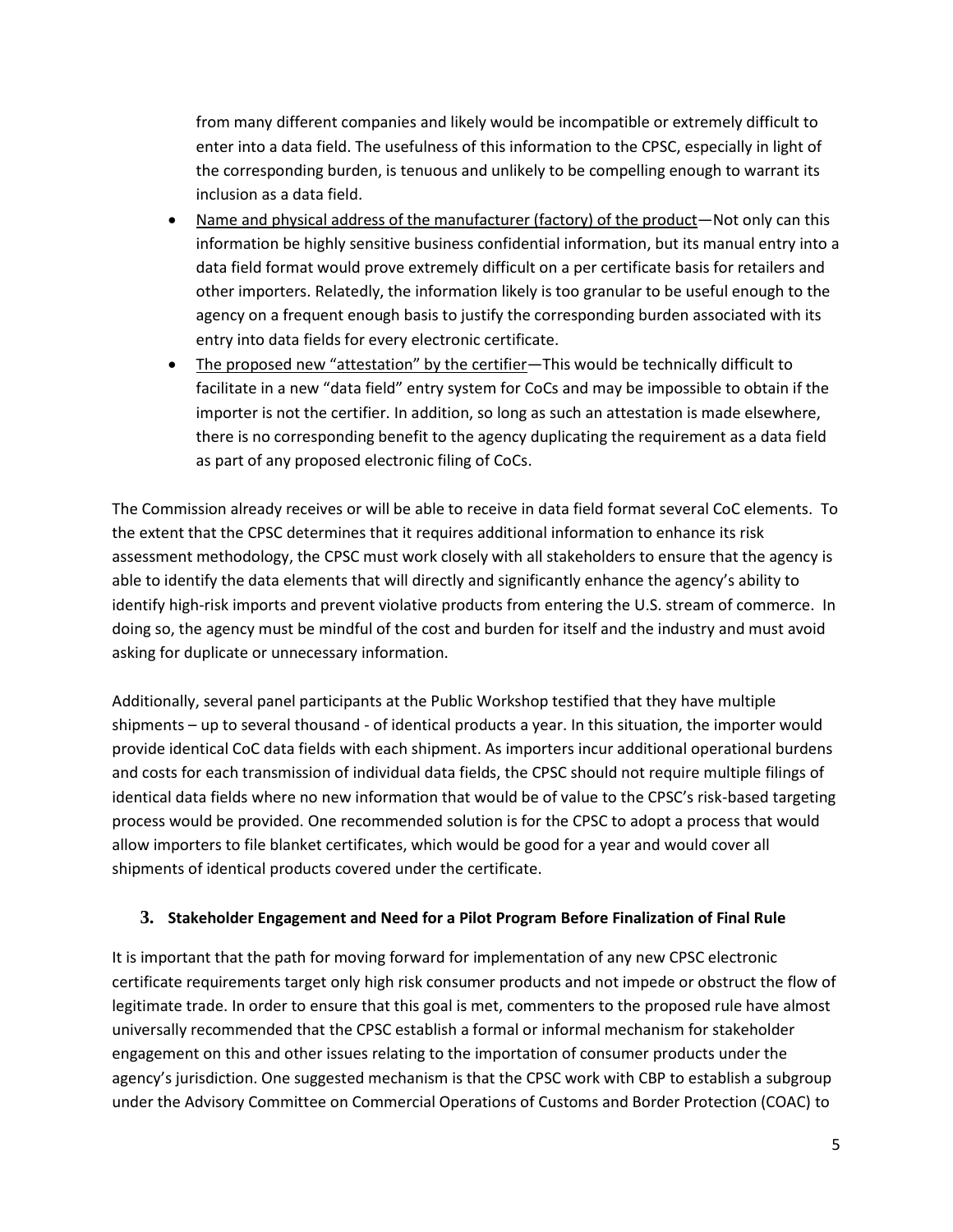deal with product safety Customs entry-related issues. If the CPSC moves forward with the proposed electronic CoC filing requirement, we suggest that a new rule be re-proposed taking into consideration all of the comments filed on this issue.

We further suggest that any new proposed electronic filing requirement be implemented initially on a pilot basis to better understand the many technical and other issues at play and that the CPSC move forward to a final rule only after analyzing the results of the pilot program and incorporating identified necessary changes into the final rule. Use of pilot programs allow both federal agencies and the regulated community to experiment and test technologies and business processes to determine if requirements are appropriate to meet government's need for information to enhance its risk assessment methodology while not unduly burdening industry. As demonstrated by the testimony during the Public Workshop, other government agencies and the companies they regulate have mutually benefitted from this type of approach. However, as was observed during the recent Workshop, "a pilot program that simply requires the filing of pdf certificates" is not likely to draw participants nor to highlight the issues surrounding the electronic filing of CoC data fields.

During the workshop, Chairman Kaye indicated the CPSC might initiate a pilot program if it chooses to move in the direction of requiring electronic certificates for imported products. We find it encouraging that a pilot program is being seriously contemplated as a component of the agency's engagement process. We recommend that the agency work with the regulated community in establishing electronic CoC filing requirements and developing and implementing a pilot program. Ensuring that electronic CoC filing requirements are useful and minimally burdensome will encourage broad industry participation in a pilot program. As was observed during the recent Workshop, "a pilot program that simply requires the filing of pdf certificates" is not likely to draw participants nor to highlight the issues surrounding the electronic filing of CoC data fields. Should the agency initiate a pilot program, we recommend that the pilot program requirements be parallel to existing Customs entry requirements and that the Customs entries of pilot program participants continue to be processed under current entry requirements for the duration of the pilot. In this manner the proposed new CPSC electronic filing process can be tested without holding up the flow of trade.

## **4. Time Needed for Implementation**

Not all retailers and importers will have the resources and personnel to be able to develop and implement the necessary IT systems and business processes changes in a relatively quick manner to allow them to participate in a pilot program. Even for larger more sophisticated companies this will be difficult. The agency will need to set a realistic and reasonable effective date for any new electronic certificate filing requirement. An informal poll of our members indicated most would need between one to two years in order to develop, test, and implement an internal IT system that would enable electronic filing of certificates of compliance as part of a Customs entry. Therefore, we recommend any reproposed or final rule containing electronic filing requirements have at least an 18 month effective date from final adoption by the Commission.